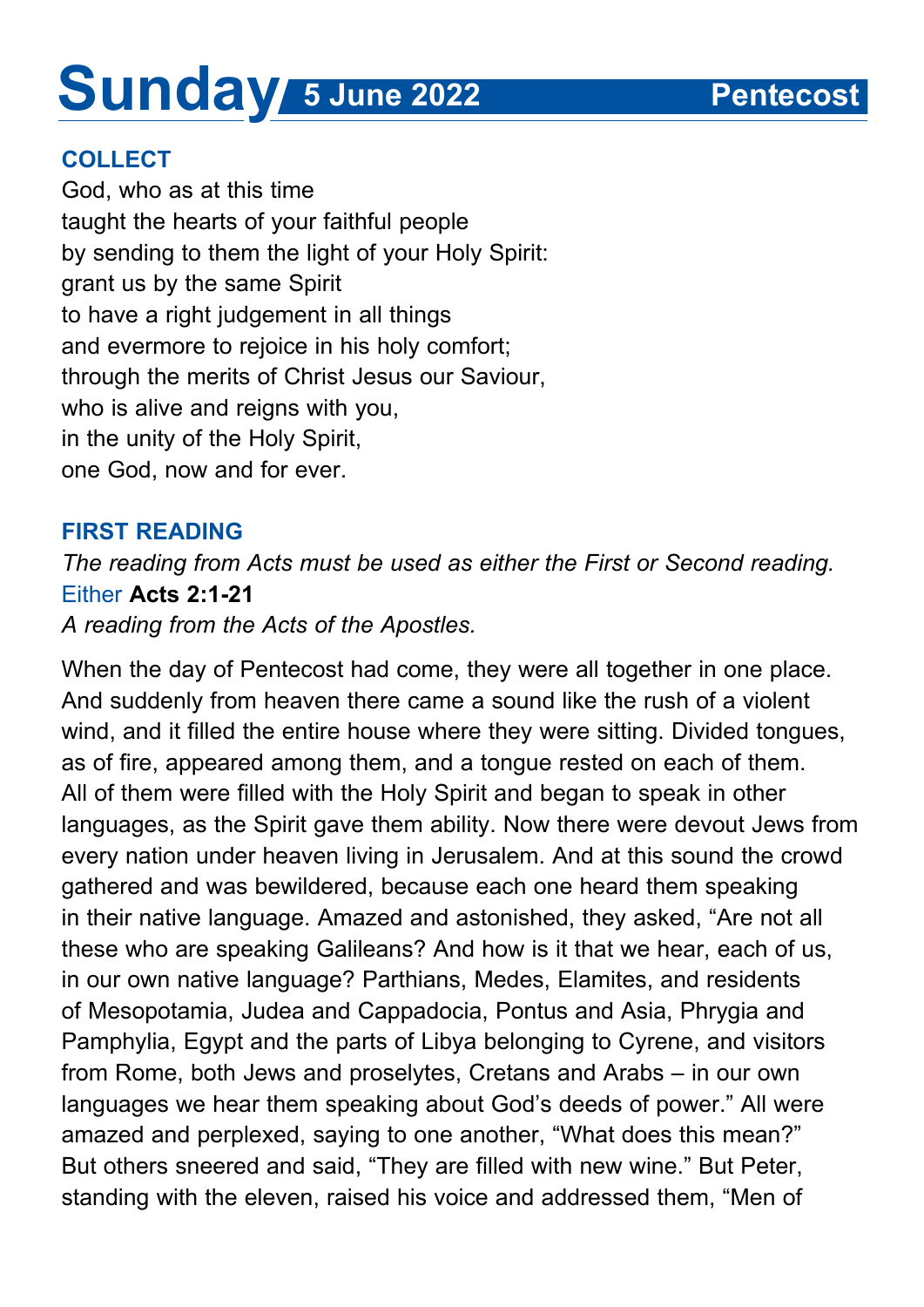Judea and all who live in Jerusalem, let this be known to you, and listen to what I say. Indeed, these are not drunk, as you suppose, for it is only nine o'clock in the morning. No, this is what was spoken through the prophet Joel: 'In the last days it will be, God declares, that I will pour out my Spirit upon all flesh, and your sons and your daughters shall prophesy, and your young men shall see visions, and your old men shall dream dreams. Even upon my slaves, both men and women, in those days I will pour out my Spirit; and they shall prophesy. And I will show portents in the heaven above and signs on the earth below, blood, and fire, and smoky mist. The sun shall be turned to darkness and the moon to blood, before the coming of the Lord's great and glorious day. Then everyone who calls on the name of the Lord shall be saved.'"

#### Or **Genesis 11:1-9**

#### *A reading from the book of Genesis.*

Now the whole earth had one language and the same words. And as they migrated from the east, they came upon a plain in the land of Shinar and settled there. And they said to one another, "Come, let us make bricks, and burn them thoroughly." And they had brick for stone, and bitumen for mortar. Then they said, "Come, let us build ourselves a city, and a tower with its top in the heavens, and let us make a name for ourselves; otherwise we shall be scattered abroad upon the face of the whole earth." The LORD came down to see the city and the tower, which mortals had built. And the LORD said, "Look, they are one people, and they have all one language; and this is only the beginning of what they will do; nothing that they propose to do will now be impossible for them. Come, let us go down, and confuse their language there, so that they will not understand one another's speech." So the LORD scattered them abroad from there over the face of all the earth, and they left off building the city. Therefore it was called Babel, because there the LORD confused the language of all the earth; and from there the LORD scattered them abroad over the face of all the earth.

#### **PSALM Psalm 104:26-36. 37***b*

**R** *I will sing to the Lord as long as I live.* O Lord, how manifold are your works! In wisdom you have made them all; the earth is full of your creatures.

ଡଁ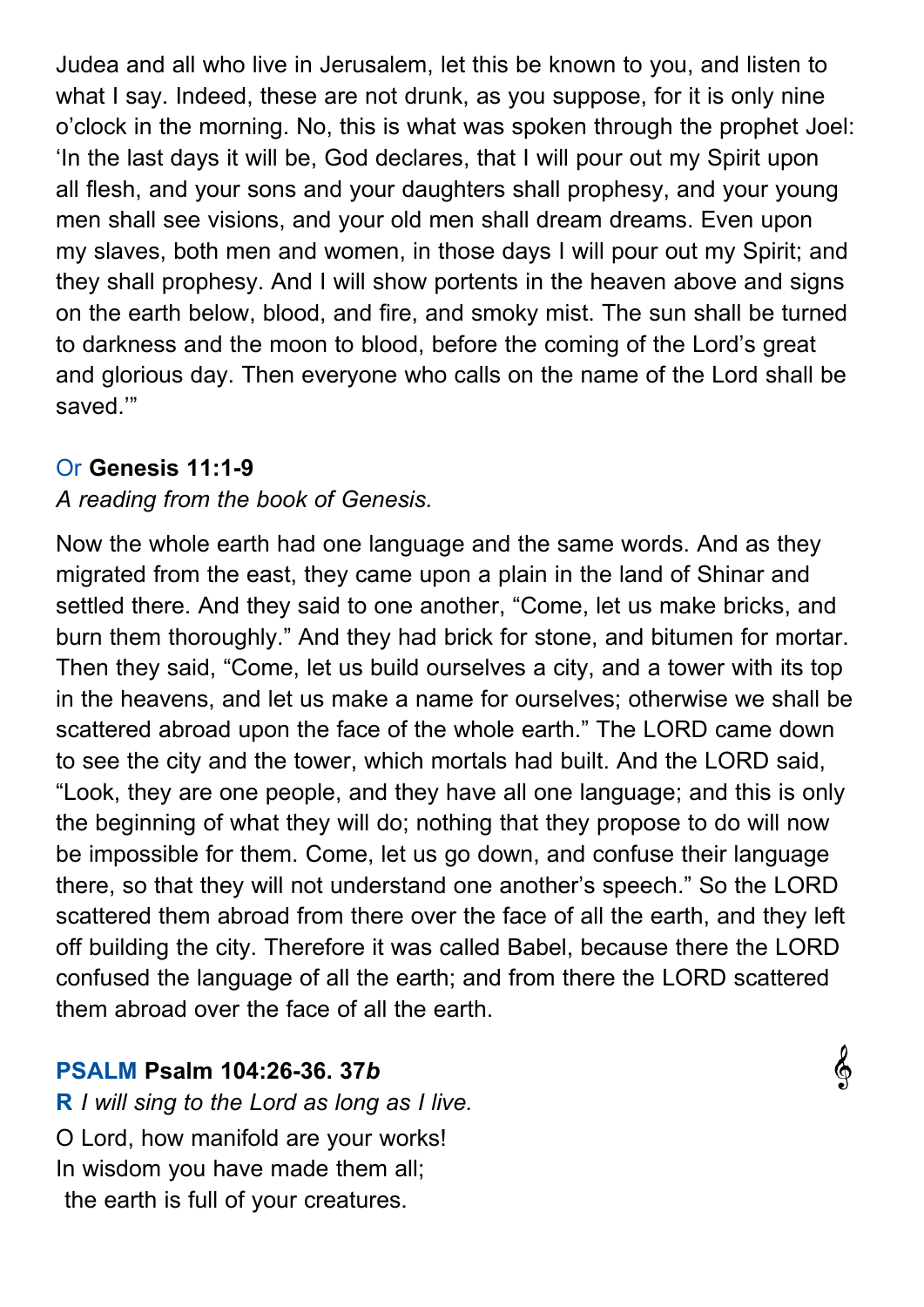There is the sea, spread far and wide, and there move creatures beyond number, both small and great. **R** There go the ships, and there is that Leviathan which you have made to play in the deep. All of these look to you to give them their food in due season. When you give it them, they gather it; you open your hand and they are filled with good. **R** When you hide your face they are troubled; when you take away their breath, they die and return again to the dust. When you send forth your spirit, they are created, and you renew the face of the earth. **R** May the glory of the Lord endure for ever; may the Lord rejoice in his works; He looks on the earth and it trembles; he touches the mountains and they smoke. I will sing to the Lord as long as I live; I will make music to my God while I have my being. **R** So shall my song please him while I rejoice in the Lord.

Bless the Lord, O my soul. Alleluia. **R**

#### **SECOND READING**

#### Either **Romans 8:14-17**

*A reading from the letter of Paul to the Romans.*

All who are led by the Spirit of God are children of God. For you did not receive a spirit of slavery to fall back into fear, but you have received a spirit of adoption. When we cry, "Abba! Father!" it is that very Spirit bearing witness with our spirit that we are children of God, and if children, then heirs, heirs of God and joint heirs with Christ – if, in fact, we suffer with him so that we may also be glorified with him.

#### Or **Acts 2:1-21**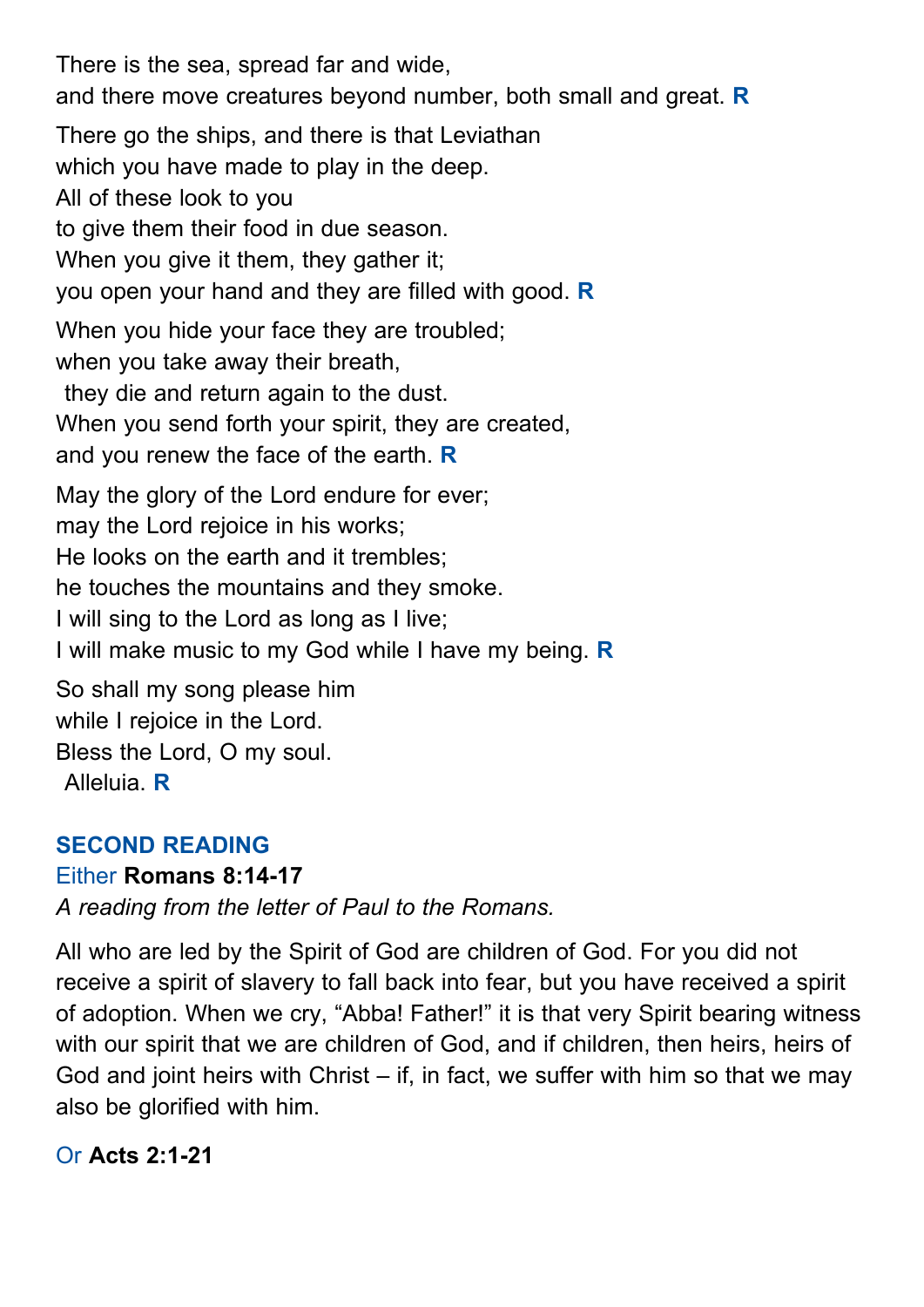#### **GOSPEL** (Short or long reading) **John 14:8-17 [25-27]** *Hear the gospel of our Lord Jesus Christ according to John.*

Philip said to Jesus, "Lord, show us the Father, and we will be satisfied." Jesus said to him, "Have I been with you all this time, Philip, and you still do not know me? Whoever has seen me has seen the Father. How can you say, 'Show us the Father'? Do you not believe that I am in the Father and the Father is in me? The words that I say to you I do not speak on my own; but the Father who dwells in me does his works. Believe me that I am in the Father and the Father is in me; but if you do not, then believe me because of the works themselves. Very truly, I tell you, the one who believes in me will also do the works that I do and, in fact, will do greater works than these, because I am going to the Father. I will do whatever you ask in my name, so that the Father may be glorified in the Son. If in my name you ask me for anything, I will do it. If you love me, you will keep my commandments. And I will ask the Father, and he will give you another Advocate, to be with you for ever. This is the Spirit of truth, whom the world cannot receive, because it neither sees him nor knows him. You know him, because he abides with you, and he will be in you. If have said these things to you while I am still with you. But the Advocate, the Holy Spirit, whom the Father will send in my name, will teach you everything, and remind you of all that I have said to you. Peace I leave with you; my peace I give to you. I do not give to you as the world gives. Do not let your hearts be troubled, and do not let them be afraid."]

#### **POST COMMUNION**

Faithful God, who fulfilled the promises of Easter by sending us your Holy Spirit and opening to every race and nation the way of life eternal: open our lips by your Spirit, that every tongue may tell of your glory; through Jesus Christ our Lord.



*The Revised Common Lectionary* is copyright © the Consultation on Common Texts, 1992. *The Christian Year: Calendar, Lectionary and Collects,* 1997, which includes *The Common Worship Lectionary* (the Church of England's adaptations of the *Revised Common Lectionary,* published as the Principal Service Lectionary) and the compilation of Collects and Post Communion Prayers, is copyright © The Archbishops' Council, and material from it is reproduced with permission. Bible readings from NRSV published by Mowbray and used by permission. All rights reserved. Copyright © Redemptorist Publications Wolf's Lane Chawton Hampshire GU34 3HQ. A Registered Charity limited by guarantee. Registered in England 03261721. www.rpbooks.co.uk Email rp@rpbooks.co.uk

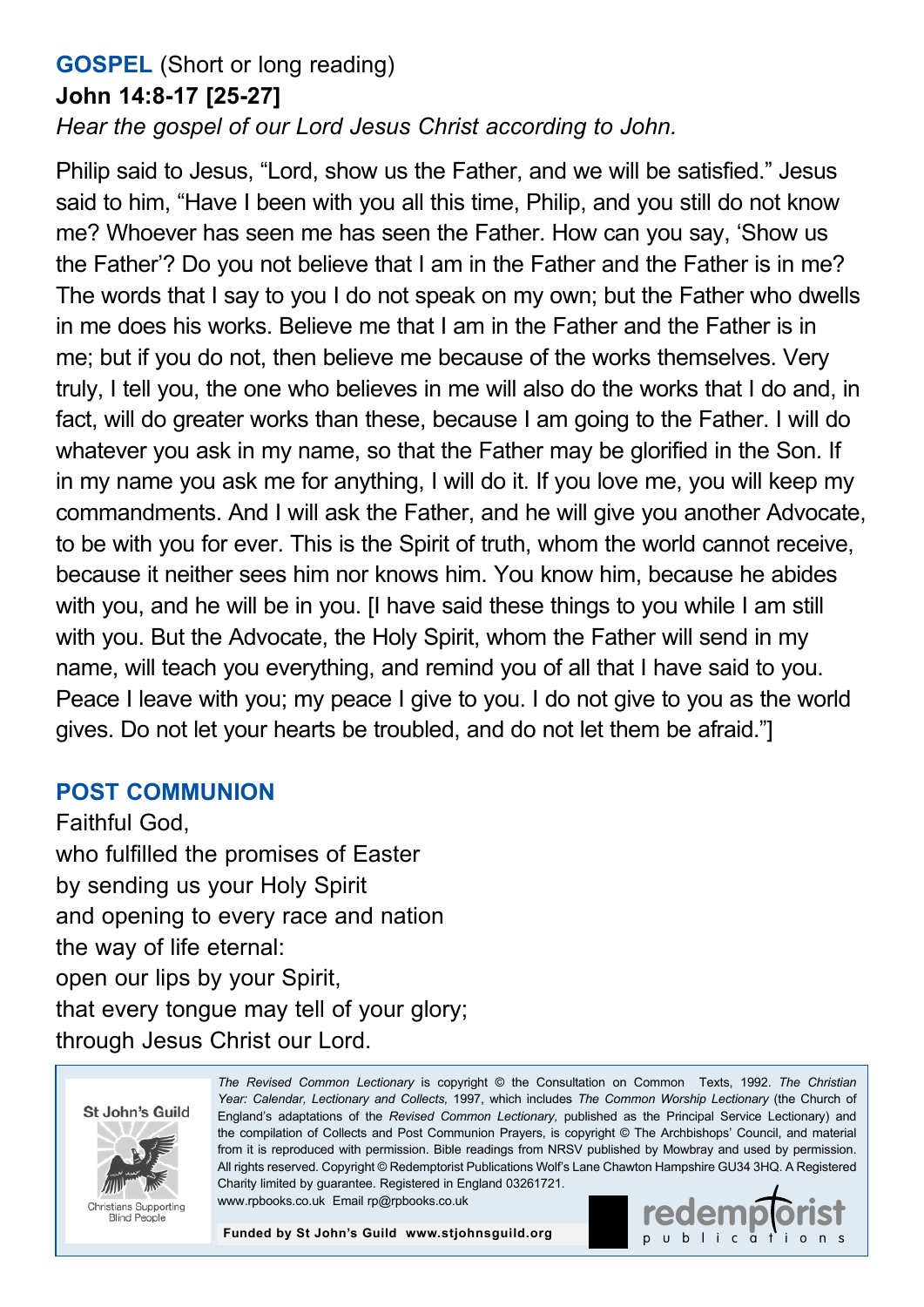# **Sunday**

# **COLLECT**

Almighty and everlasting God, you have given us your servants grace, by the confession of a true faith, to acknowledge the glory of the eternal Trinity and in the power of the divine majesty to worship the Unity: keep us steadfast in this faith, that we may evermore be defended from all adversities; through Jesus Christ your Son our Lord, who is alive and reigns with you, in the unity of the Holy Spirit, one God, now and for ever.

# **FIRST READING Proverbs 8:1-4. 22-31**

*A reading from the book of Proverbs.*

Thus says the wisdom of God: Does not wisdom call, and does not understanding raise her voice? On the heights, beside the way, at the crossroads she takes her stand; beside the gates in front of the town, at the entrance of the portals she cries out: "To you, O people, I call, and my cry is to all that live. The LORD created me at the beginning of his work, the first of his acts of long ago. Ages ago I was set up, at the first, before the beginning of the earth. When there were no depths I was brought forth, when there were no springs abounding with water.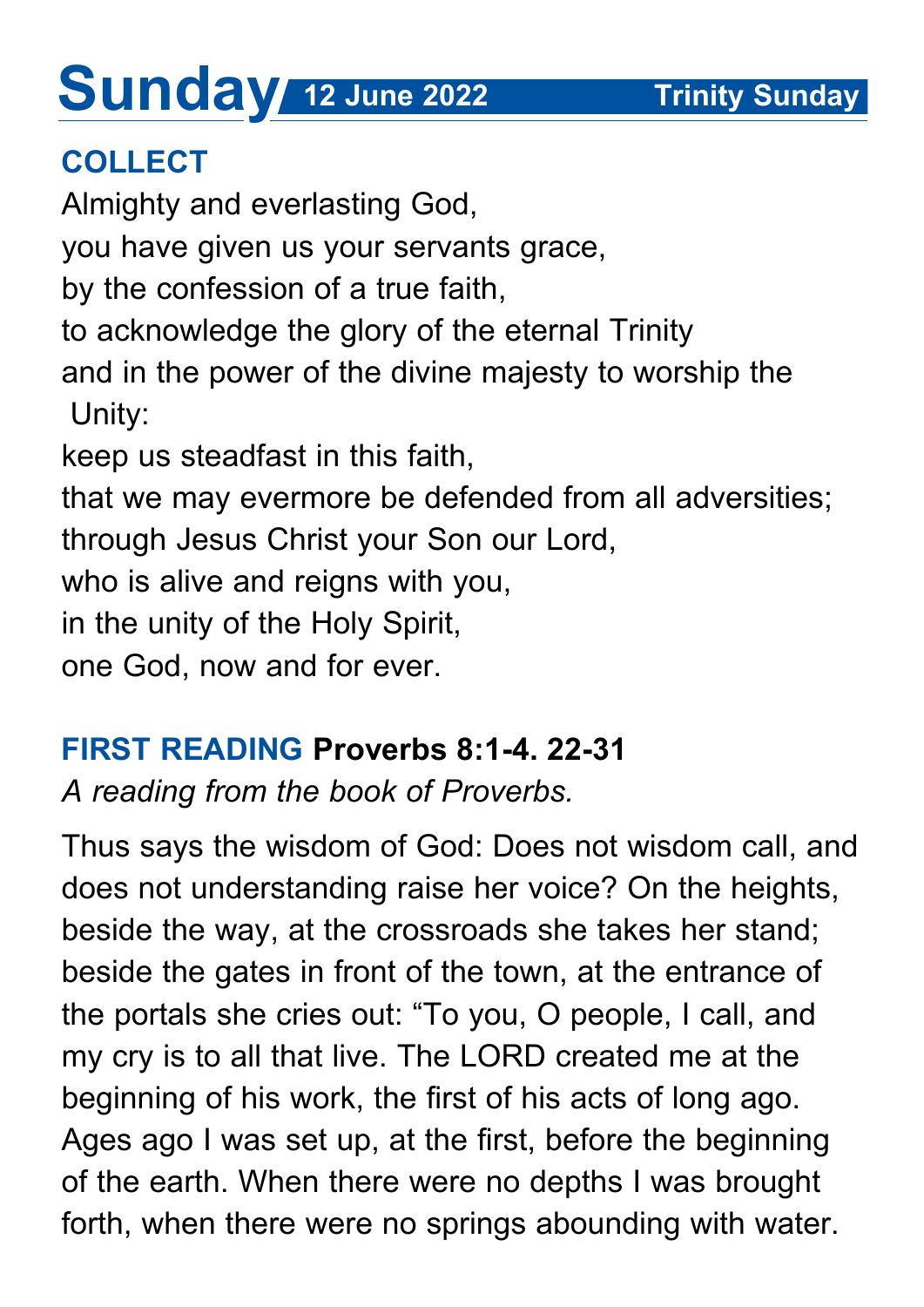Before the mountains had been shaped, before the hills, I was brought forth – when he had not yet made earth and fields, or the world's first bits of soil. When he established the heavens, I was there, when he drew a circle on the face of the deep, when he made firm the skies above, when he established the fountains of the deep, when he assigned to the sea its limit, so that the waters might not transgress his command, when he marked out the foundations of the earth, then I was beside him, like a master worker; and I was daily his delight, rejoicing before him always, rejoicing in his inhabited world and delighting in the human race."

# **PSALM Psalm 8**

**R** *O Lord our governor, how glorious is your name in all the world!* 

Your majesty above the heavens is praised out of the mouths of babes at the breast. You have founded a stronghold against your foes, that you might still the enemy and the avenger. **R** When I consider your heavens, the work of your fingers, the moon and the stars that you have ordained, What is man, that you should be mindful of him; the son of man, that you should seek him out? **R**

You have made him little lower than the angels and crown him with glory and honour.

You have given him dominion over the works of your hands and put all things under his feet, **R**

ℰ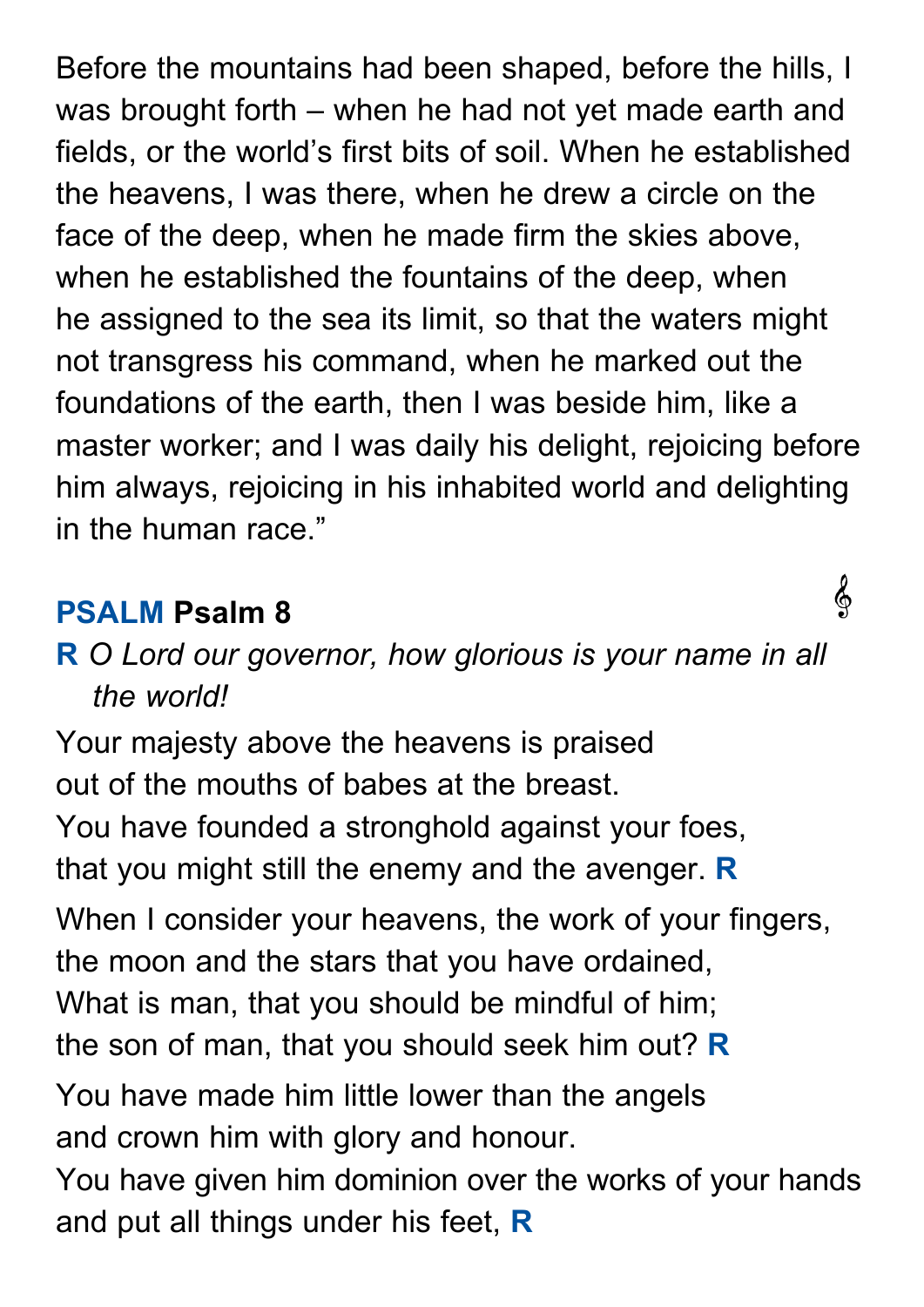All sheep and oxen, even the wild beasts of the field, The birds of the air, the fish of the sea and whatsoever moves in the paths of the sea. **R**

# **SECOND READING Romans 5:1-5**

*A reading from the letter of Paul to the Romans.*

Since we are justified by faith, we have peace with God through our Lord Jesus Christ, through whom we have obtained access to this grace in which we stand; and we boast in our hope of sharing the glory of God. And not only that, but we also boast in our sufferings, knowing that suffering produces endurance, and endurance produces character, and character produces hope, and hope does not disappoint us, because God's love has been poured into our hearts through the Holy Spirit that has been given to us.

# **GOSPEL John 16:12-15**

*Hear the gospel of our Lord Jesus Christ according to John.*

Jesus said to his disciples: "I still have many things to say to you, but you cannot bear them now. When the Spirit of truth comes, he will guide you into all the truth; for he will not speak on his own, but will speak whatever he hears, and he will declare to you the things that are to come. He will glorify me, because he will take what is mine and declare it to you. All that the Father has is mine. For this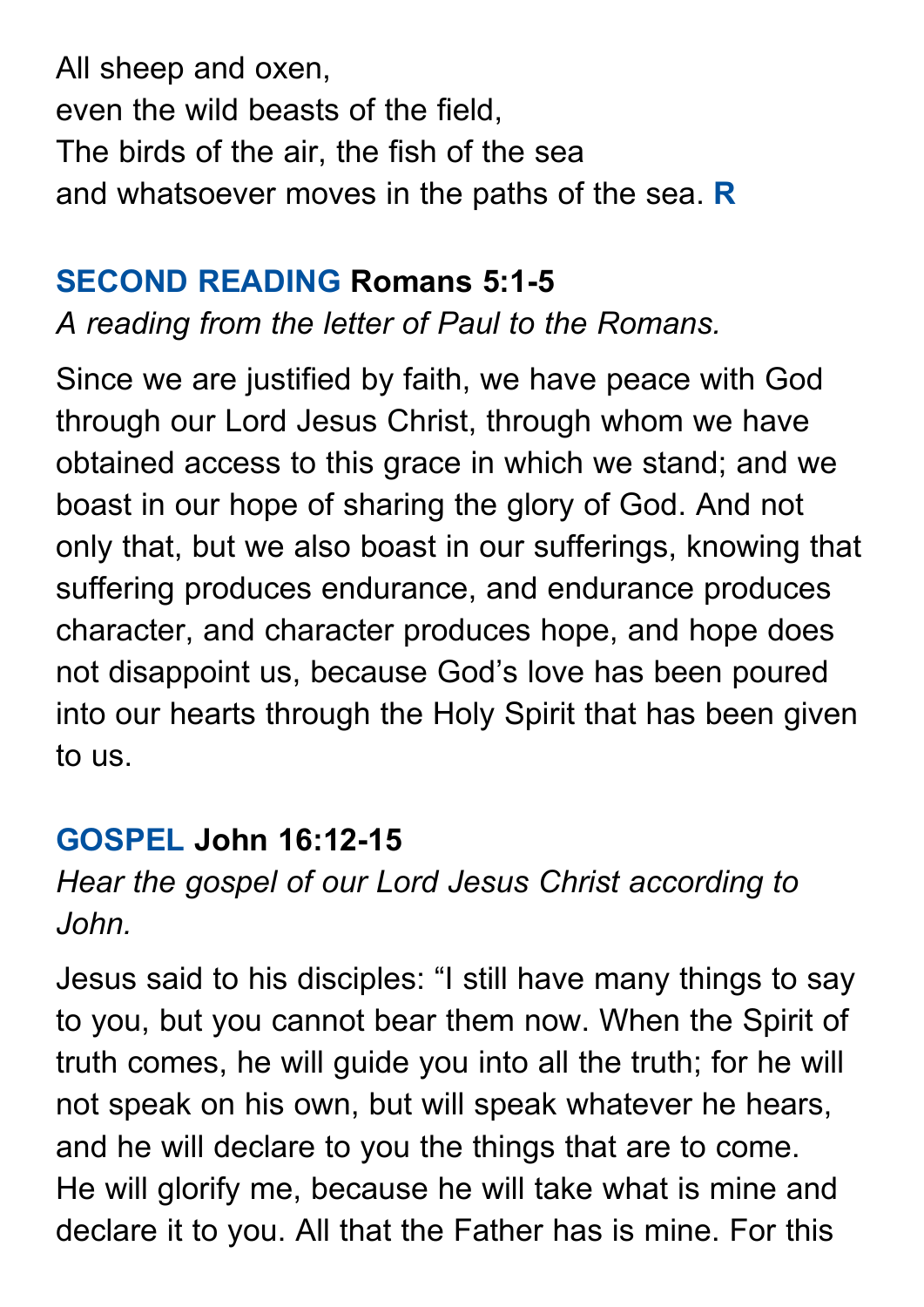reason I said that he will take what is mine and declare it to you."

# **POST COMMUNION**

Almighty and eternal God, you have revealed yourself as Father, Son and Holy Spirit, and live and reign in the perfect unity of love: hold us firm in this faith, that we may know you in all your ways and evermore rejoice in your eternal glory, who are three Persons yet one God, now and for ever.

St John's Guild



Christians Supporting Blind People

**redemp orist** *The Revised Common Lectionary* is copyright © the Consultation on Common Texts, 1992. *The Christian Year: Calendar, Lectionary and Collects,* 1997, which includes *The Common Worship Lectionary* (the Church of England's adaptations of the *Revised Common Lectionary,* published as the Principal Service Lectionary) and the compilation of Collects and Post Communion Prayers, is copyright © The Archbishops' Council, and material from it is reproduced with permission. Bible readings from NRSV published by Mowbray and used by permission. All rights reserved. Copyright © Redemptorist Publications Wolf's Lane Chawton Hampshire GU34 3HQ. A Registered Charity limited by guarantee. Registered in England 03261721. www.rpbooks.co.uk Email rp@rpbooks.co.uk

publicat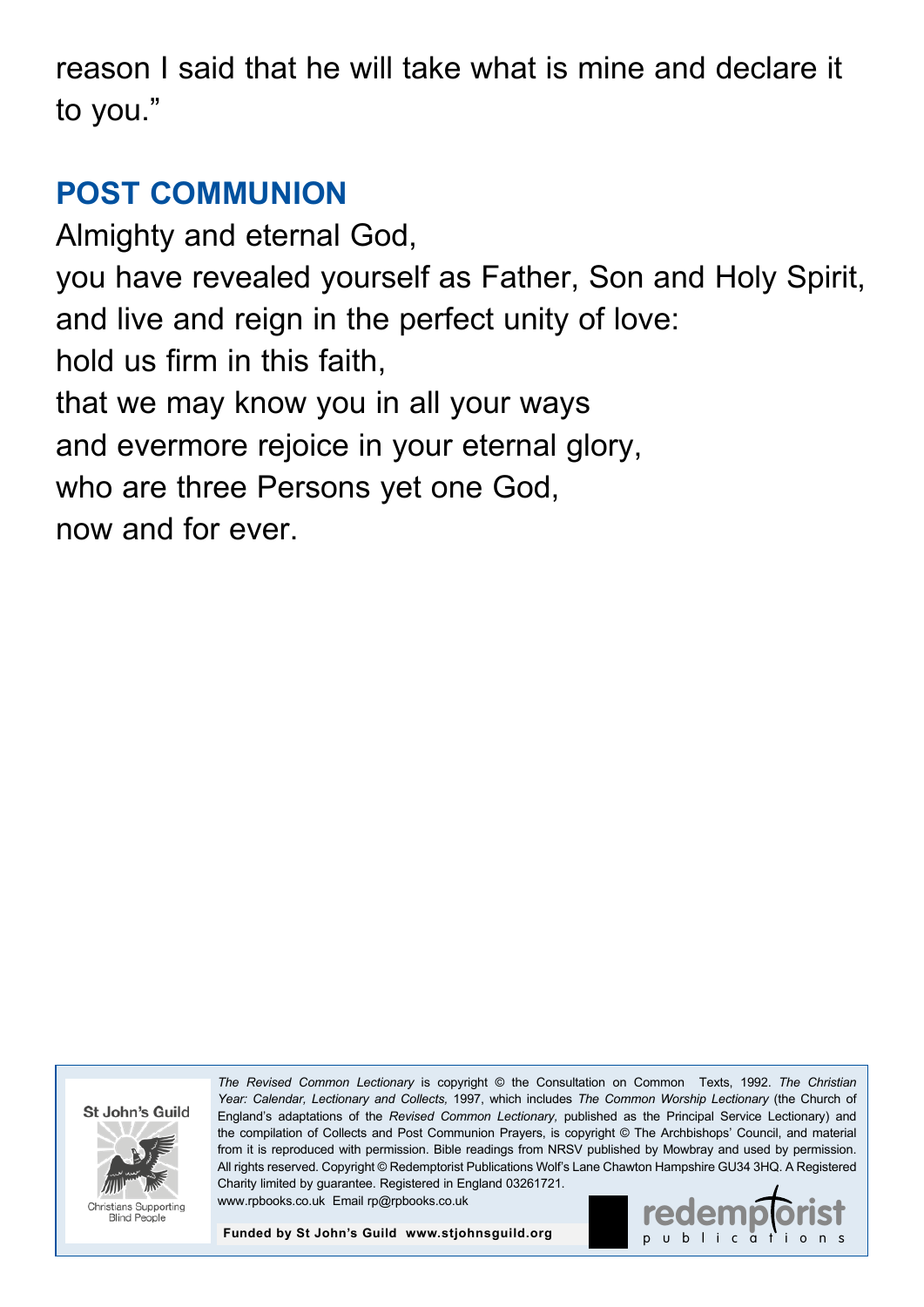## Sunday 19 June 2022 **First Sunday after Trinity**

# **COLLECT**

O God, the strength of all those who put their trust in you, mercifully accept our prayers and, because through the weakness of our mortal nature we can do no good thing without you, grant us the help of your grace, that in the keeping of your commandments we may please you both in will and deed; through Jesus Christ your Son our Lord, who is alive and reigns with you, in the unity of the Holy Spirit, one God, now and for ever.

## **FIRST READING Isaiah 65:1-9**

## *A reading from the book of the prophet Isaiah.*

The word of the Lord through the prophet: I was ready to be sought out by those who did not ask, to be found by those who did not seek me. I said, "Here I am, here I am," to a nation that did not call on my name. I held out my hands all day long to a rebellious people, who walk in a way that is not good, following their own devices; a people who provoke me to my face continually, sacrificing in gardens and offering incense on bricks; who sit inside tombs, and spend the night in secret places; who eat swine's flesh, with broth of abominable things in their vessels; who say, "Keep to yourself, do not come near me, for I am too holy for you." These are a smoke in my nostrils, a fire that burns all day long. See, it is written before me: I will not keep silent, but I will repay; I will indeed repay into their laps their iniquities and their ancestors' iniquities together, says the LORD; because they offered incense on the mountains and reviled me on the hills, I will measure into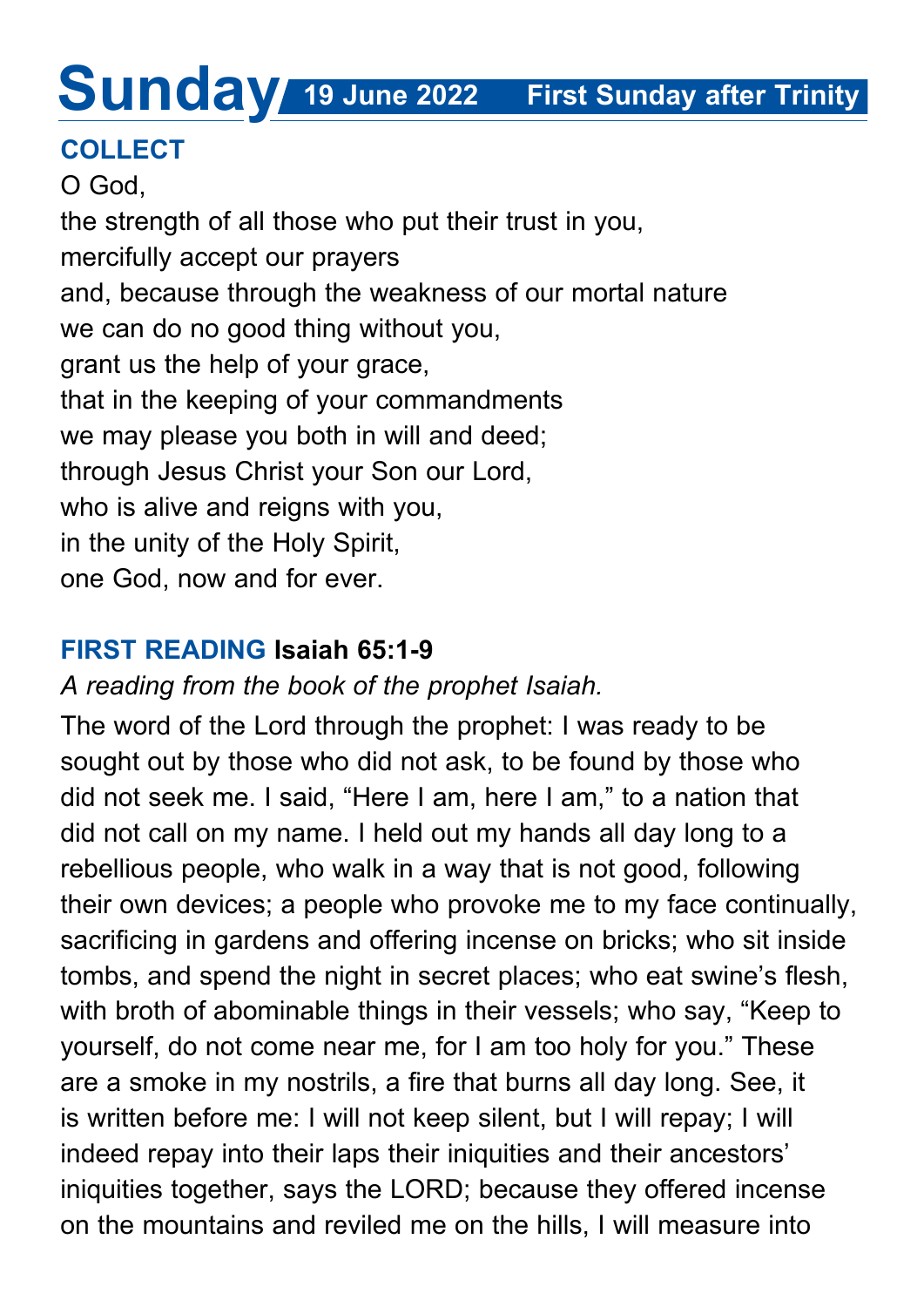their laps full payment for their actions. Thus says the LORD: As the wine is found in the cluster, and they say, "Do not destroy it, for there is a blessing in it," so I will do for my servants' sake, and not destroy them all. I will bring forth descendants from Jacob, and from Judah inheritors of my mountains; my chosen shall inherit it, and my servants shall settle there.

## **PSALM Psalm 22:19-28**

**R** *Be not far from me, O Lord.* Be not far from me, O Lord; you are my strength; hasten to help me. Deliver my soul from the sword, my poor life from the power of the dog.

Save me from the lion's mouth, from the horns of wild oxen. You have answered me! **R**

I will tell of your name to my people;

in the midst of the congregation will I praise you.

Praise the Lord, you that fear him;

O seed of Jacob, glorify him; stand in awe of him, O seed of Israel. **R** For he has not despised nor abhorred the suffering of the poor;

neither has he hidden his face from them;

but when they cried to him he heard them.

From you comes my praise in the great congregation;

I will perform my vows in the presence of those that fear you. **R** The poor shall eat and be satisfied;

those who seek the Lord shall praise him;

their hearts shall live for ever.

All the ends of the earth shall remember and turn to the Lord,

and all the families of the nations shall bow before him.

For the kingdom is the Lord's

and he rules over the nations. **R**

&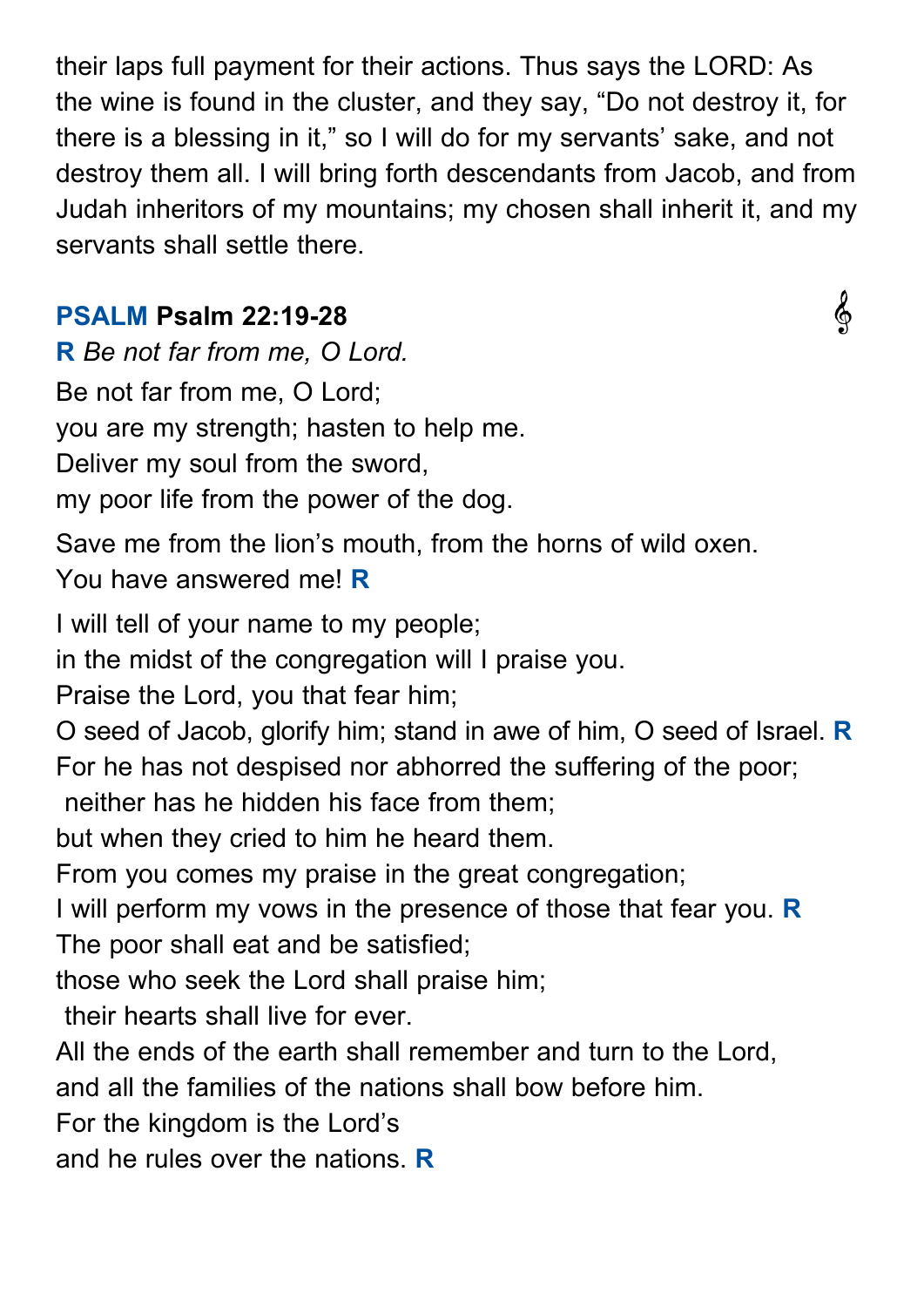#### **SECOND READING**

### **Galatians 3:23-end**

*A reading from the letter of Paul to the Galatians.*

Before faith came, we were imprisoned and guarded under the law until faith would be revealed. Therefore the law was our disciplinarian until Christ came, so that we might be justified by faith. But now that faith has come, we are no longer subject to a disciplinarian, for in Christ Jesus you are all children of God through faith. As many of you as were baptized into Christ have clothed yourselves with Christ; there is no longer Jew or Greek, there is no longer slave or free, there is no longer male and female; for all of you are one in Christ Jesus. And if you belong to Christ, then you are Abraham's offspring, heirs according to the promise.

## **GOSPEL Luke 8:26-39**

*Hear the gospel of our Lord Jesus Christ according to Luke.* Jesus and his disciples arrived at the country of the Gerasenes, which is opposite Galilee. As he stepped out on land, a man of the city who had demons met him. For a long time he had worn no clothes, and he did not live in a house but in the tombs. When he saw Jesus, he fell down before him and shouted at the top of his voice, "What have you to do with me, Jesus, Son of the Most High God? I beg you, do not torment me" – for Jesus had commanded the unclean spirit to come out of the man. (For many times it had seized him; he was kept under guard and bound with chains and shackles, but he would break the bonds and be driven by the demon into the wilds.) Jesus then asked him, "What is your name?" He said, "Legion"; for many demons had entered him. They begged him not to order them to go back into the abyss. Now there on the hillside a large herd of swine was feeding; and the demons begged Jesus to let them enter these. So he gave them permission. Then the demons came out of the man and entered the swine, and the herd rushed down the steep bank into the lake and was drowned.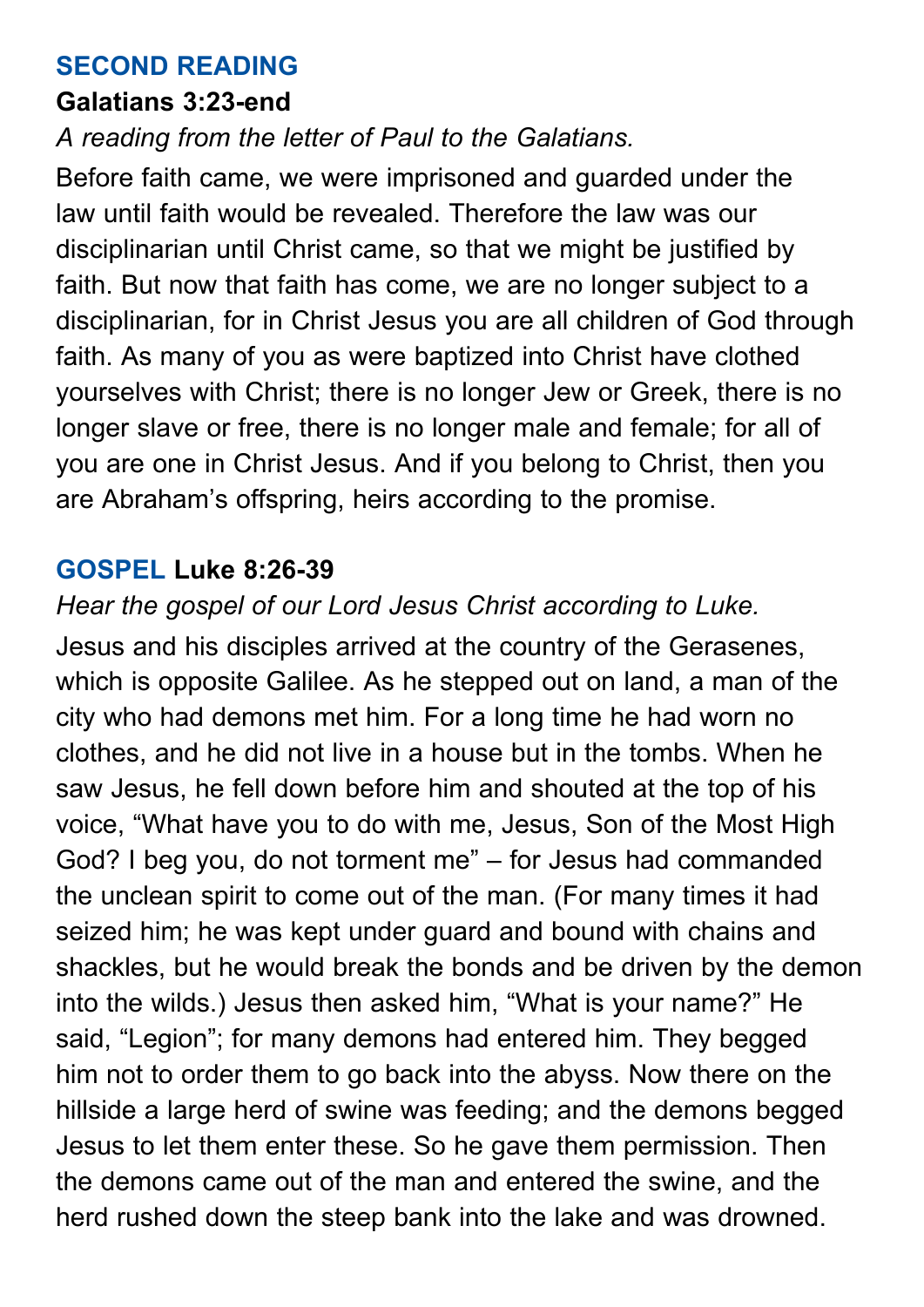When the swineherds saw what had happened, they ran off and told it in the city and in the country. Then people came out to see what had happened, and when they came to Jesus, they found the man from whom the demons had gone sitting at the feet of Jesus, clothed and in his right mind. And they were afraid. Those who had seen it told them how the one who had been possessed by demons had been healed. Then all the people of the surrounding country of the Gerasenes asked Jesus to leave them; for they were seized with great fear. So he got into the boat and returned. The man from whom the demons had gone begged that he might be with him; but Jesus sent him away, saying, "Return to your home, and declare how much God has done for you." So he went away, proclaiming throughout the city how much Jesus had done for him.

#### **POST COMMUNION**

Eternal Father, we thank you for nourishing us with these heavenly gifts: may our communion strengthen us in faith, build us up in hope, and make us grow in love; for the sake of Jesus Christ our Lord.





**Christians Supporting Blind People** 

*The Revised Common Lectionary* is copyright © the Consultation on Common Texts, 1992. *The Christian Year: Calendar, Lectionary and Collects,* 1997, which includes *The Common Worship Lectionary* (the Church of England's adaptations of the *Revised Common Lectionary,* published as the Principal Service Lectionary) and the compilation of Collects and Post Communion Prayers, is copyright © The Archbishops' Council, and material from it is reproduced with permission. Bible readings from NRSV published by Mowbray and used by permission. All rights reserved. Copyright © Redemptorist Publications Wolf's Lane Chawton Hampshire GU34 3HQ. A Registered Charity limited by guarantee. Registered in England 03261721. www.rpbooks.co.uk Email rp@rpbooks.co.uk

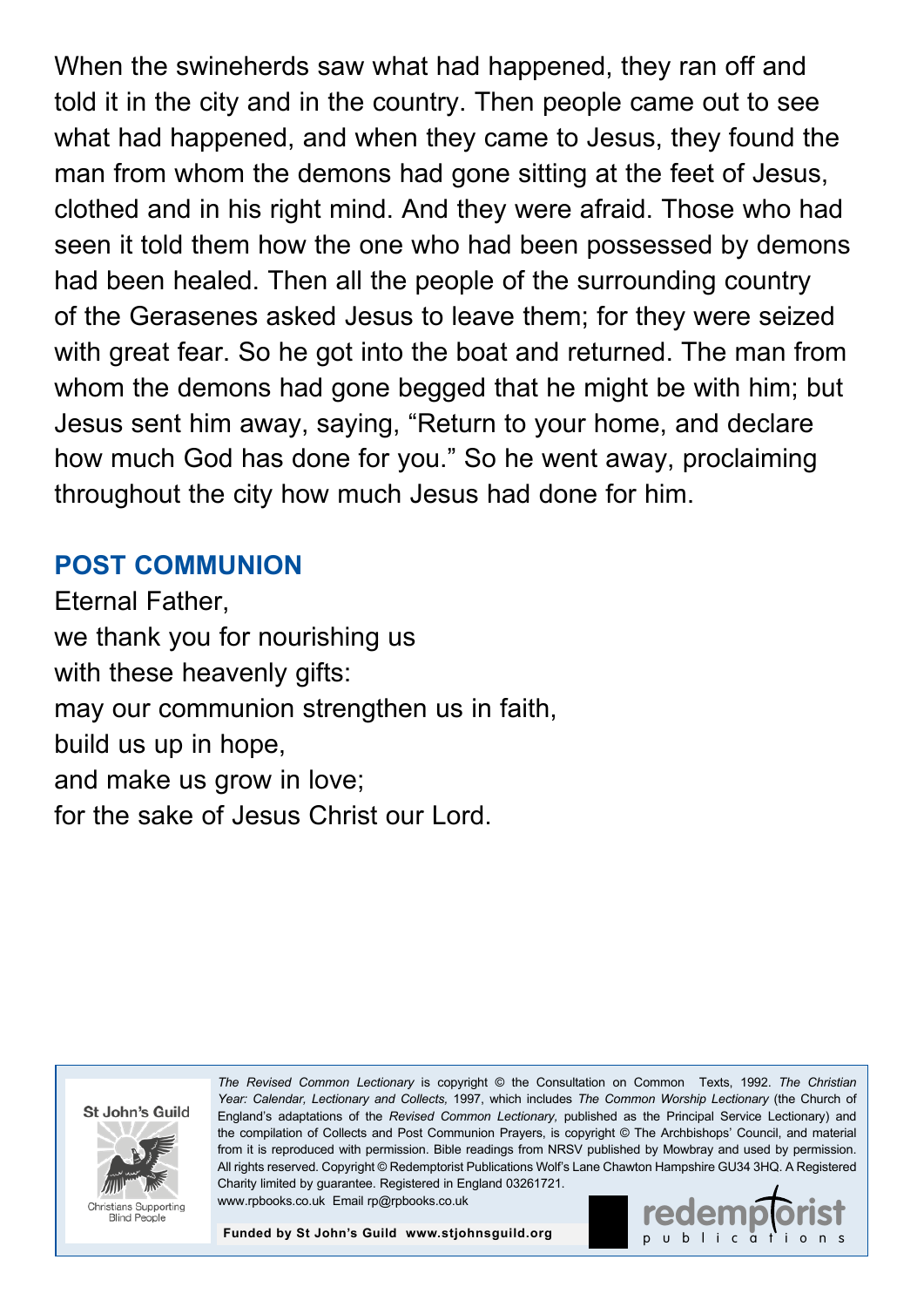## **Sunday** 26 June 2022 **26 Second Sunday after Trinity**

# **COLLECT**

Lord, you have taught us that all our doings without love are nothing worth: send your Holy Spirit and pour into our hearts that most excellent gift of love, the true bond of peace and of all virtues, without which whoever lives is counted dead before you. Grant this for your only Son Jesus Christ's sake, who is alive and reigns with you, in the unity of the Holy Spirit, one God, now and for ever.

## **FIRST READING 1 Kings 19:15-16. 19-end**

*A reading from the first book of Kings.*

The LORD said to Elijah, "Go, return on your way to the wilderness of Damascus; when you arrive, you shall anoint Hazael as king over Aram. Also you shall anoint Jehu son of Nimshi as king over Israel; and you shall anoint Elisha son of Shaphat of Abel-meholah as prophet in your place." So he set out from there, and found Elisha son of Shaphat, who was ploughing. There were twelve yoke of oxen ahead of him, and he was with the twelfth. Elijah passed by him and threw his mantle over him. He left the oxen, ran after Elijah, and said, "Let me kiss my father and my mother, and then I will follow you." Then Elijah said to him, "Go back again; for what have I done to you?" He returned from following him, took the yoke of oxen, and slaughtered them; using the equipment from the oxen, he boiled their flesh, and gave it to the people, and they ate. Then he set out and followed Elijah, and became his servant.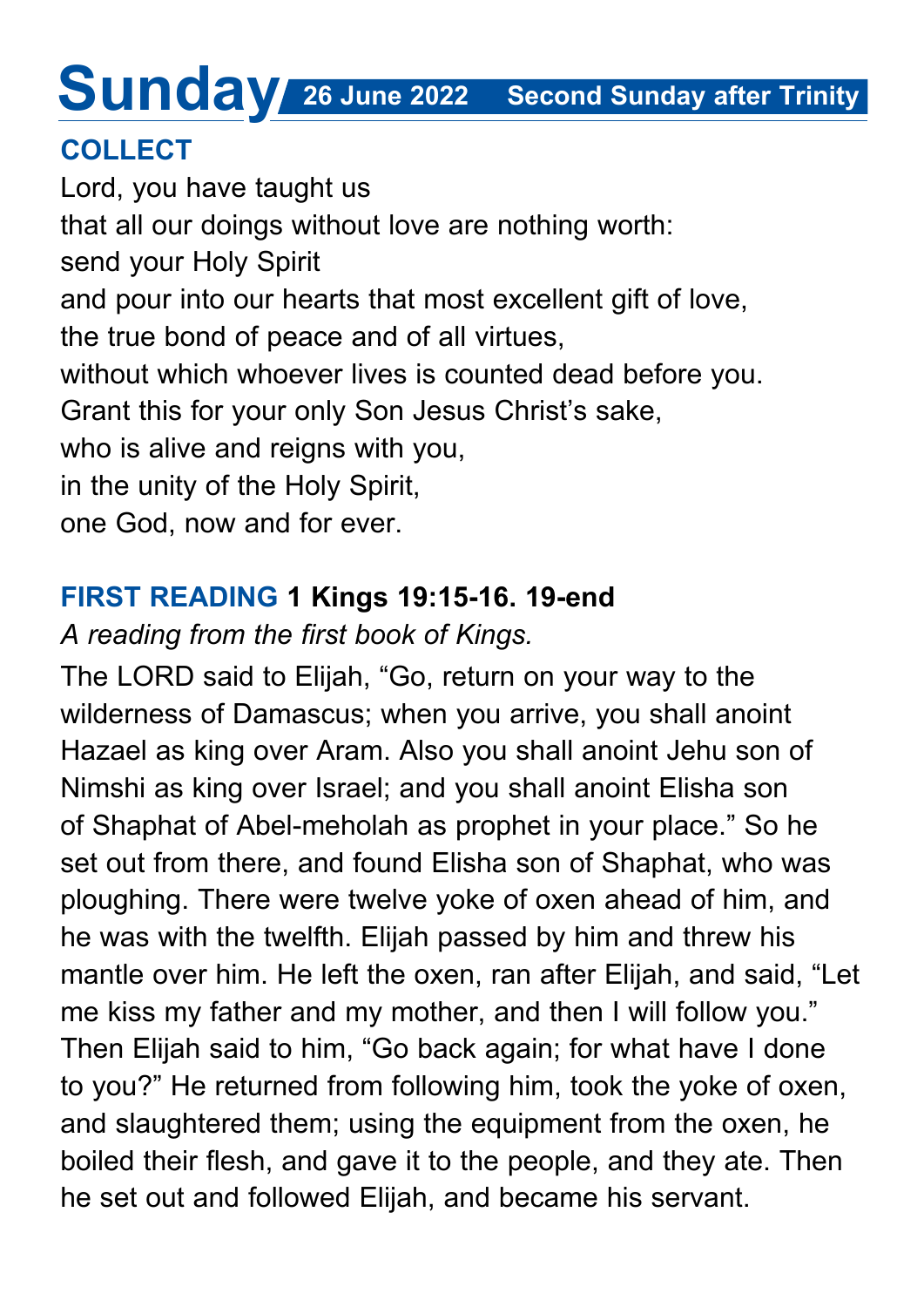# **PSALM Psalm 16**

**R** *The Lord is at my right hand; I shall not fall.*

Preserve me, O God, for in you have I taken refuge;

I have said to the Lord, "You are my lord, all my good depends on you."

All my delight is upon the godly that are in the land, upon those who are noble in heart. **R**

Though the idols are legion

that many run after,

their drink offerings of blood I will not offer,

neither make mention of their names upon my lips.

The Lord himself is my portion and my cup;

in your hands alone is my fortune. **R**

My share has fallen in a fair land;

indeed, I have a goodly heritage.

I will bless the Lord who has given me counsel,

and in the night watches he instructs my heart. **R**

I have set the Lord always before me;

he is at my right hand; I shall not fall.

Wherefore my heart is glad and my spirit rejoices;

my flesh also shall rest secure. **R**

For you will not abandon my soul to Death,

nor suffer your faithful one to see the Pit.

You will show me the path of life; in your presence is the fullness of joy

and in your right hand are pleasures for evermore. **R**

## **SECOND READING Galatians 5:1. 13-25**

*A reading from the letter of Paul to the Galatians.*

For freedom Christ has set us free. Stand firm, therefore, and do not submit again to a yoke of slavery. For you were called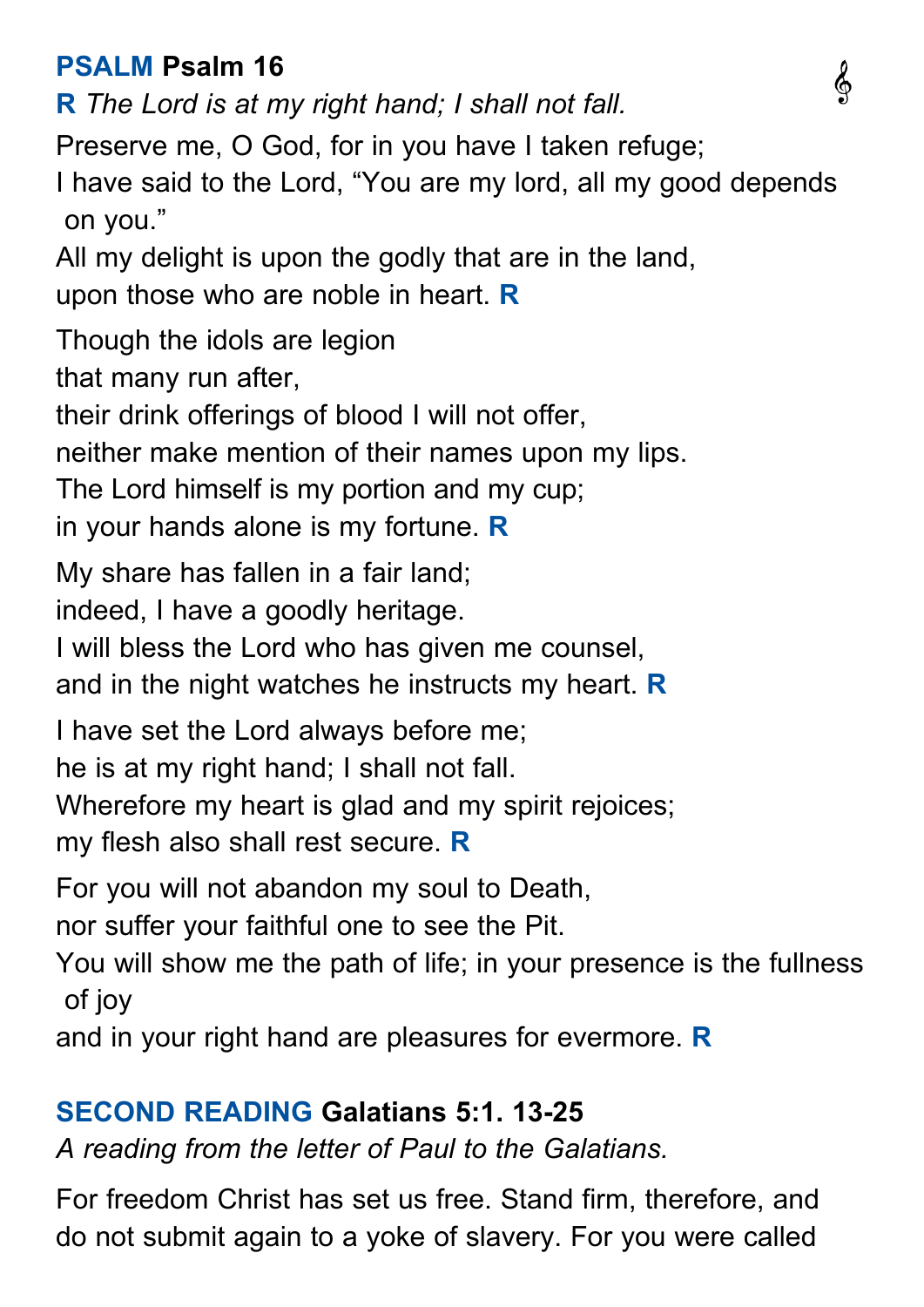to freedom, brothers and sisters; only do not use your freedom as an opportunity for self-indulgence, but through love become slaves to one another. For the whole law is summed up in a single commandment, "You shall love your neighbour as yourself." If, however, you bite and devour one another, take care that you are not consumed by one another. Live by the Spirit, I say, and do not gratify the desires of the flesh. For what the flesh desires is opposed to the Spirit, and what the Spirit desires is opposed to the flesh; for these are opposed to each other, to prevent you from doing what you want. But if you are led by the Spirit, you are not subject to the law. Now the works of the flesh are obvious: fornication, impurity, licentiousness, idolatry, sorcery, enmities, strife, jealousy, anger, quarrels, dissensions, factions, envy, drunkenness, carousing, and things like these. I am warning you, as I warned you before: those who do such things will not inherit the kingdom of God. By contrast, the fruit of the Spirit is love, joy, peace, patience, kindness, generosity, faithfulness, gentleness, and self-control. There is no law against such things. And those who belong to Christ Jesus have crucified the flesh with its passions and desires. If we live by the Spirit, let us also be guided by the Spirit.

### **GOSPEL Luke 9:51-end**

*Hear the gospel of our Lord Jesus Christ according to Luke.*

When the days drew near for him to be taken up, he set his face to go to Jerusalem. And he sent messengers ahead of him. On their way they entered a village of the Samaritans to make ready for him; but they did not receive him, because his face was set towards Jerusalem. When his disciples James and John saw it, they said, "Lord, do you want us to command fire to come down from heaven and consume them?" But he turned and rebuked them. Then they went on to another village. As they were going